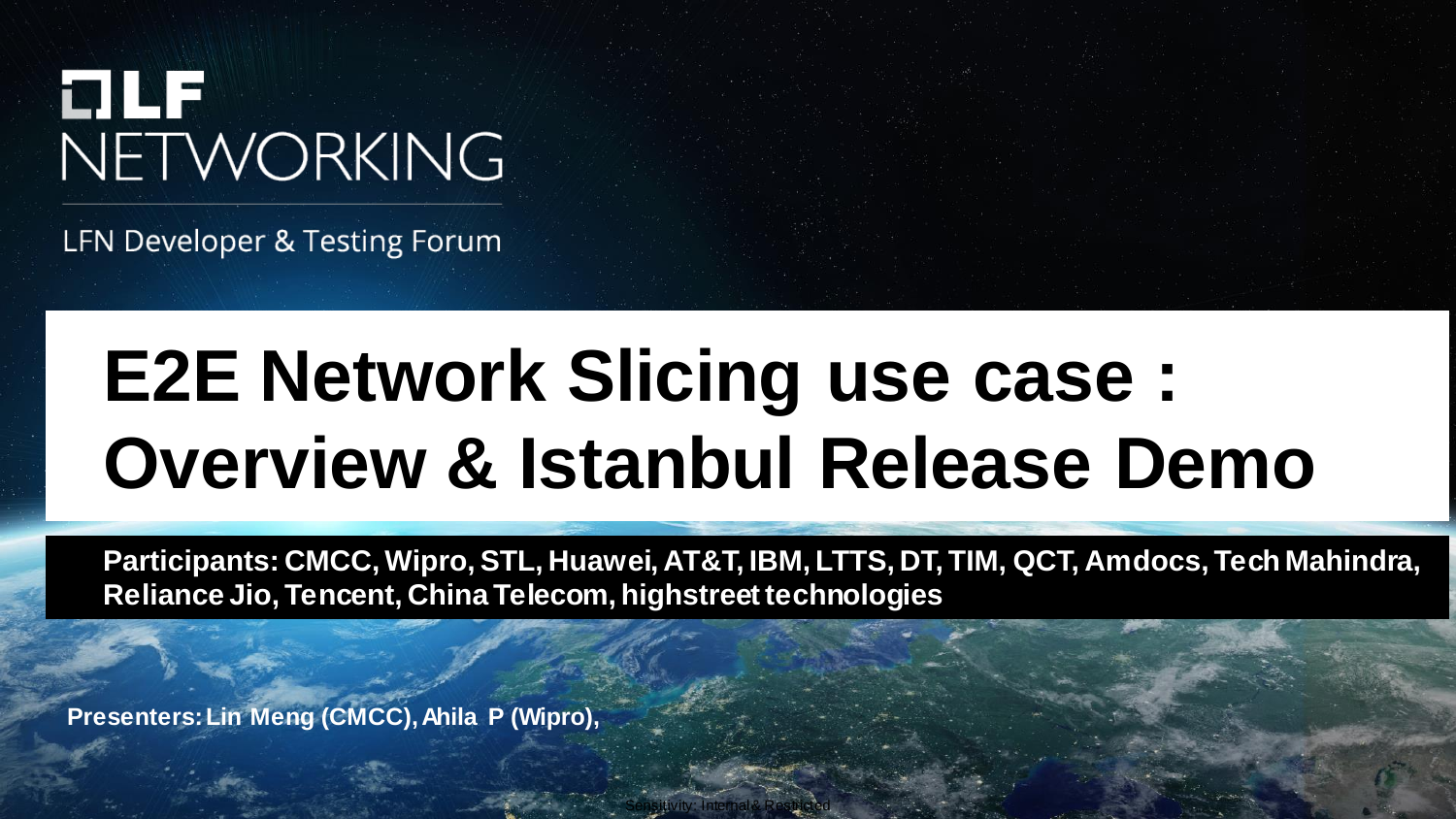### E2E Network Slicing: Objectives



#### **Objectives**

- **1. ImplementONAP- basedSlice Managementfunctions definedby 3GPP (CSMF + NSMF + NSSMF)**
- **2. Demonstrate e2e slice design, instantiation and operation, including RAN, Core and Transport slice sub-nets**
- **3. Provide flexible architecture choicesto operators for deploymentscenarios(ONAP basedxMF or 3 rd party xMF)**



- **Design and pre-provision**: Creation of necessary slice/slice sub-net templates.
- **Instantiation/Configuration, Activation/Deactivation and deallocation/termination** of NSIs, including its constituent NSSIs (RAN, Core and Transport).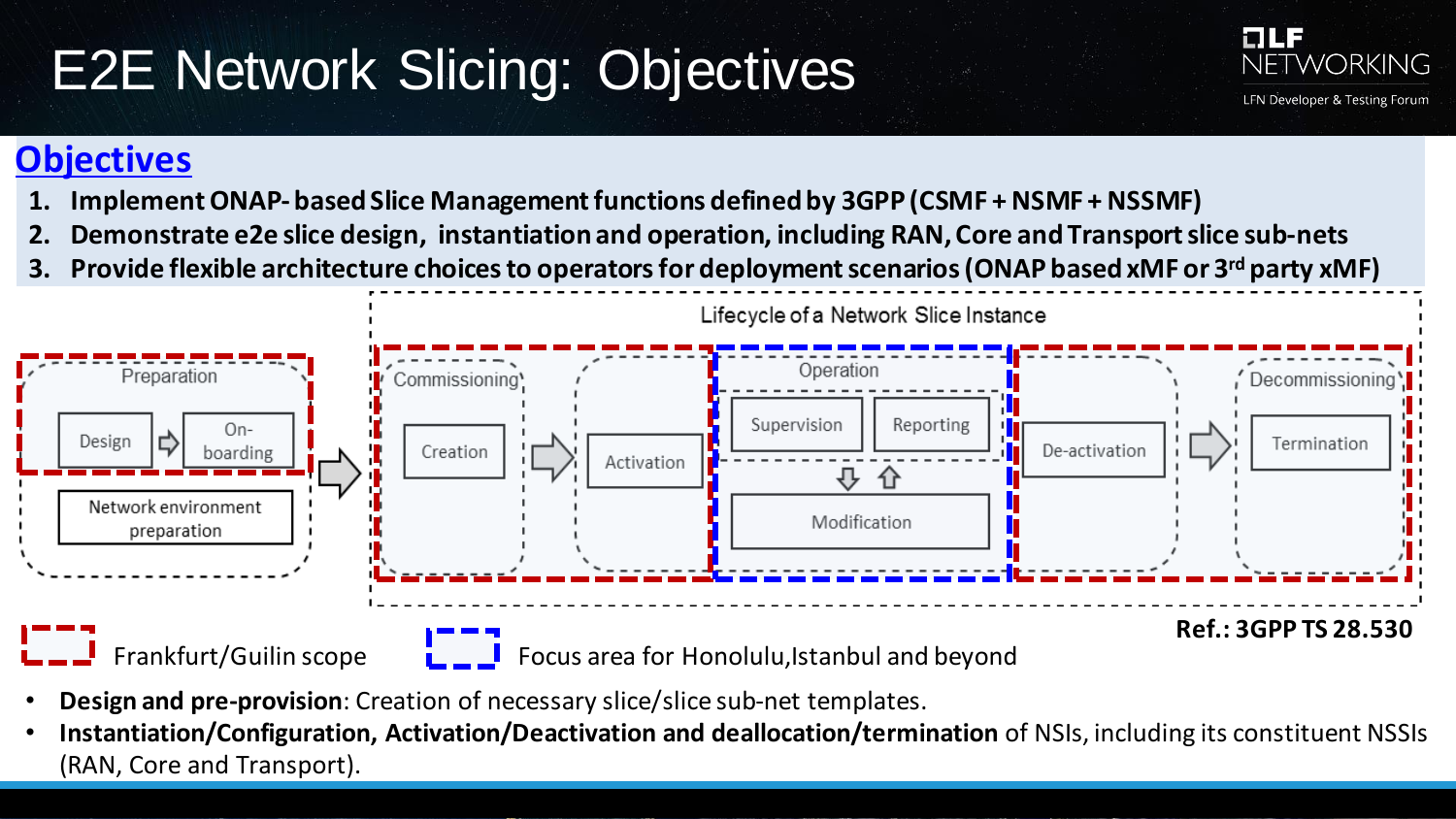#### t La E2E Network Slicing - Supported Architectures **NETWORKING** LFN Developer & Testing Forum OSS/BSS/Apps OSS/BSS/Apps **<sup>1</sup> 2**TMF APIs TMF APIs **CSMF (ONAP) CSMF (ONAP)** *Internal call Internal call* **NSMF (ONAP) NSMF (ONAP) Standard APIs** *Internal call* **NSSMF(s)** NSSMF(s) **(ONAP)** 3<sup>rd</sup> party xNFs xNFs component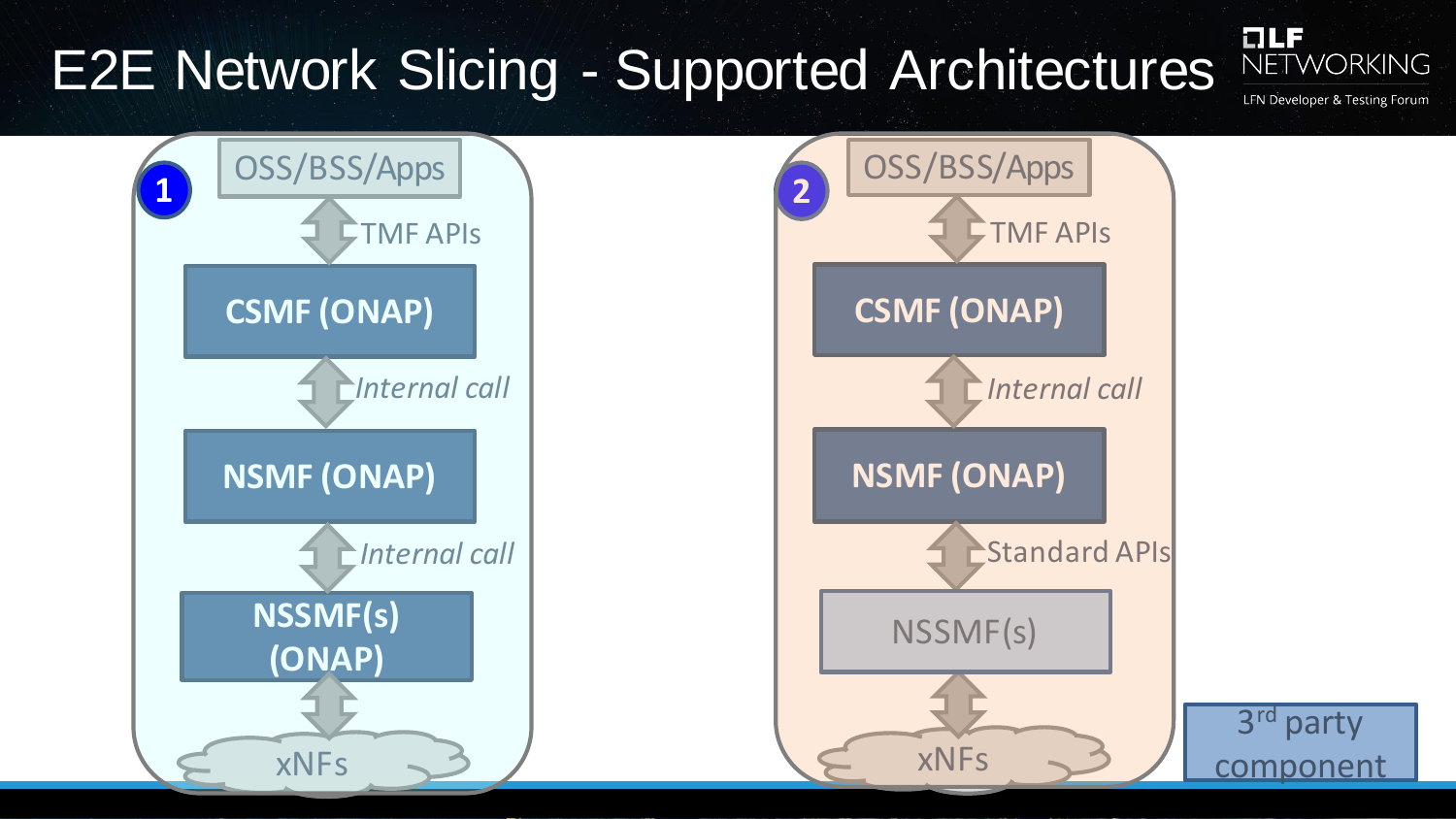### E2E Network Slicing: Architecture & Interfaces

**NETWORKING** 

t La

LFN Developer & Testing Forum

![](_page_3_Figure_3.jpeg)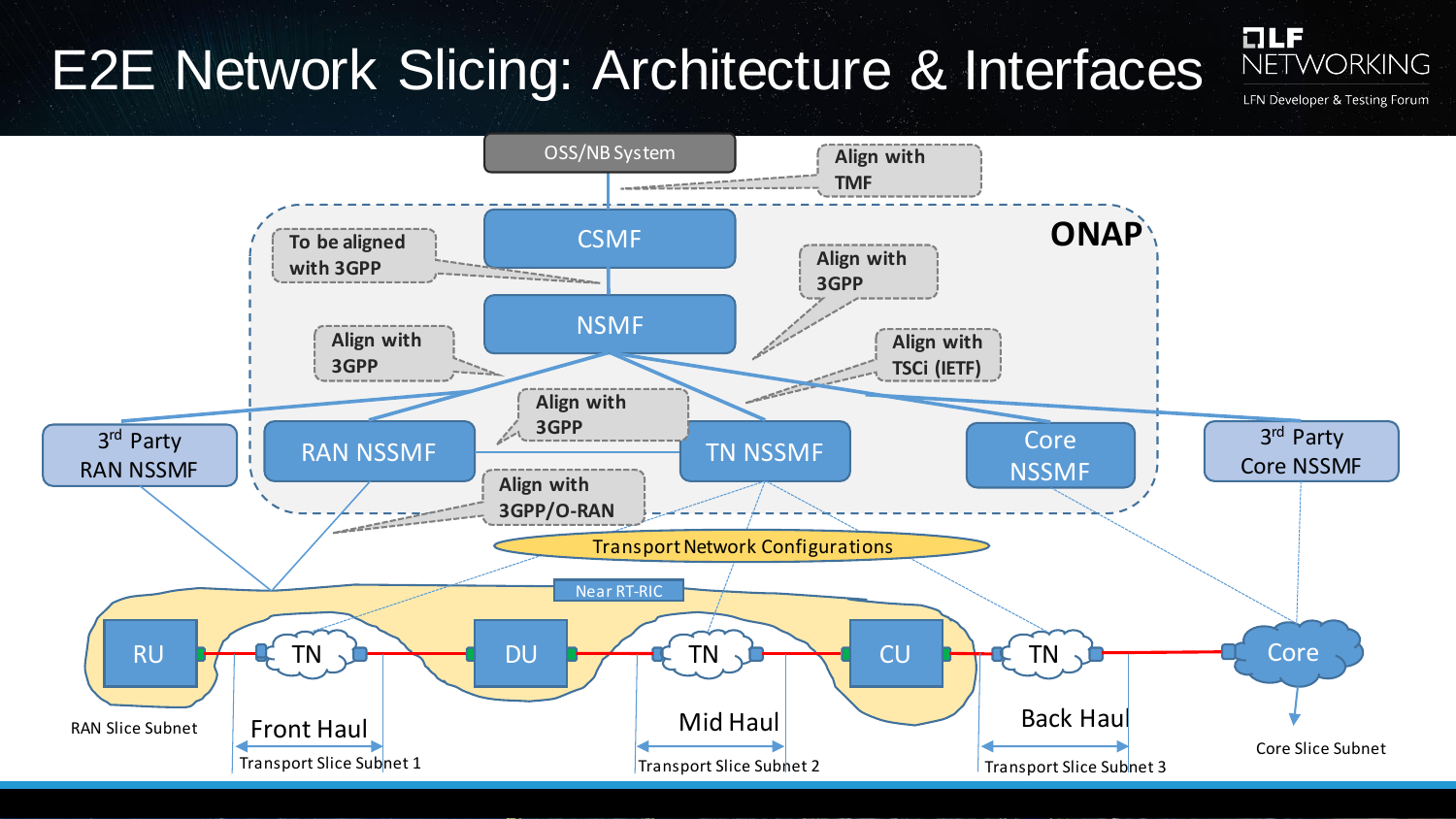![](_page_4_Figure_0.jpeg)

- **RAN NSSMF shall be responsible for determination of Slice Profile of FH, MH and RAN NFs.**
- **RAN NSSMF shall be responsible for entire RAN subnet comprising FH and MH (stitching together, CL actions, etc.)**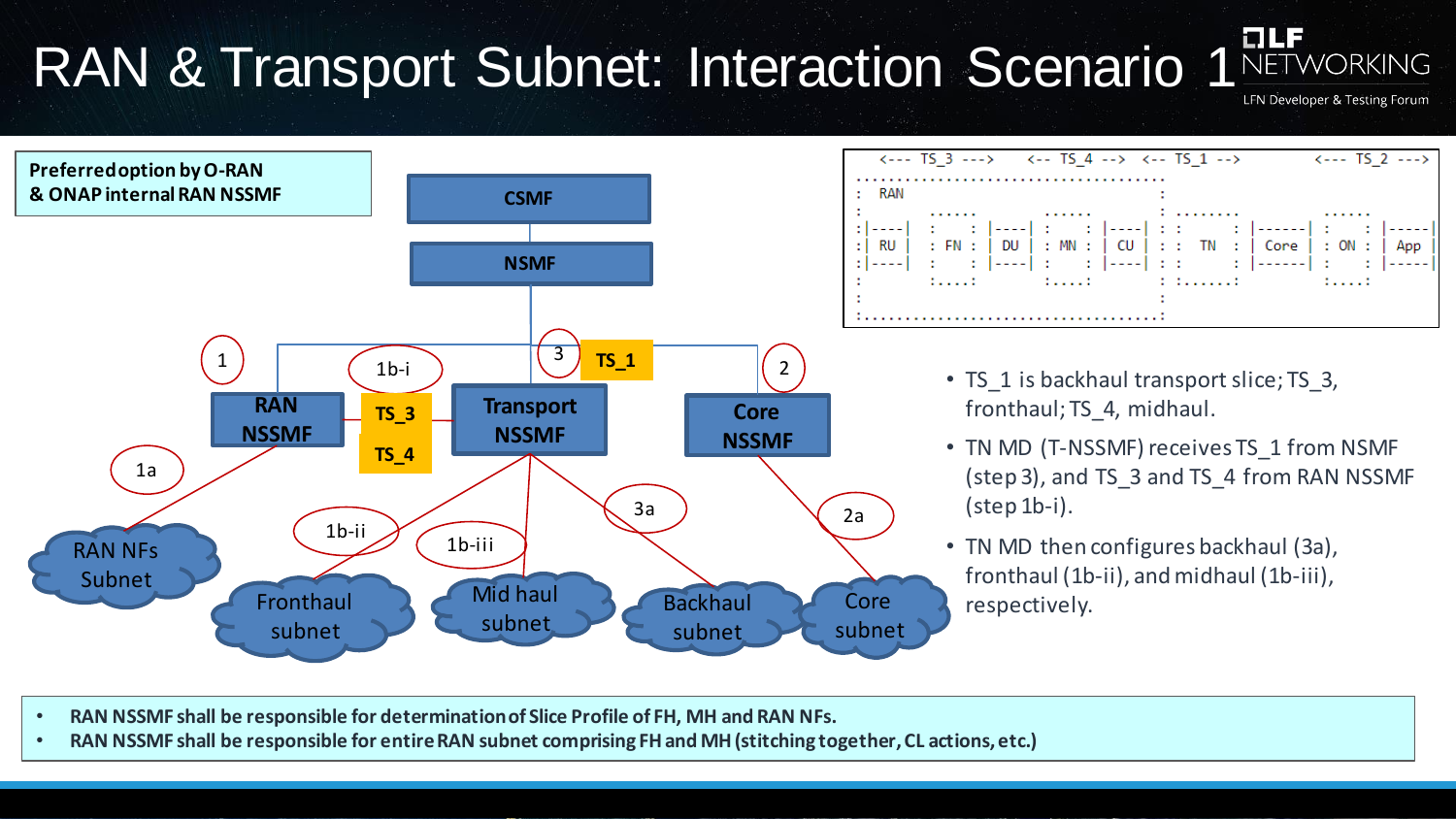### RAN & Transport Subnet: Interaction Scenario 2 NETWORKING

![](_page_5_Figure_1.jpeg)

FI E J

NSMF shall be responsible for determination of Slice Profile of FH, MH and RAN NFs. NSMF shall be responsible for stitching together e2e slice including FH and MH.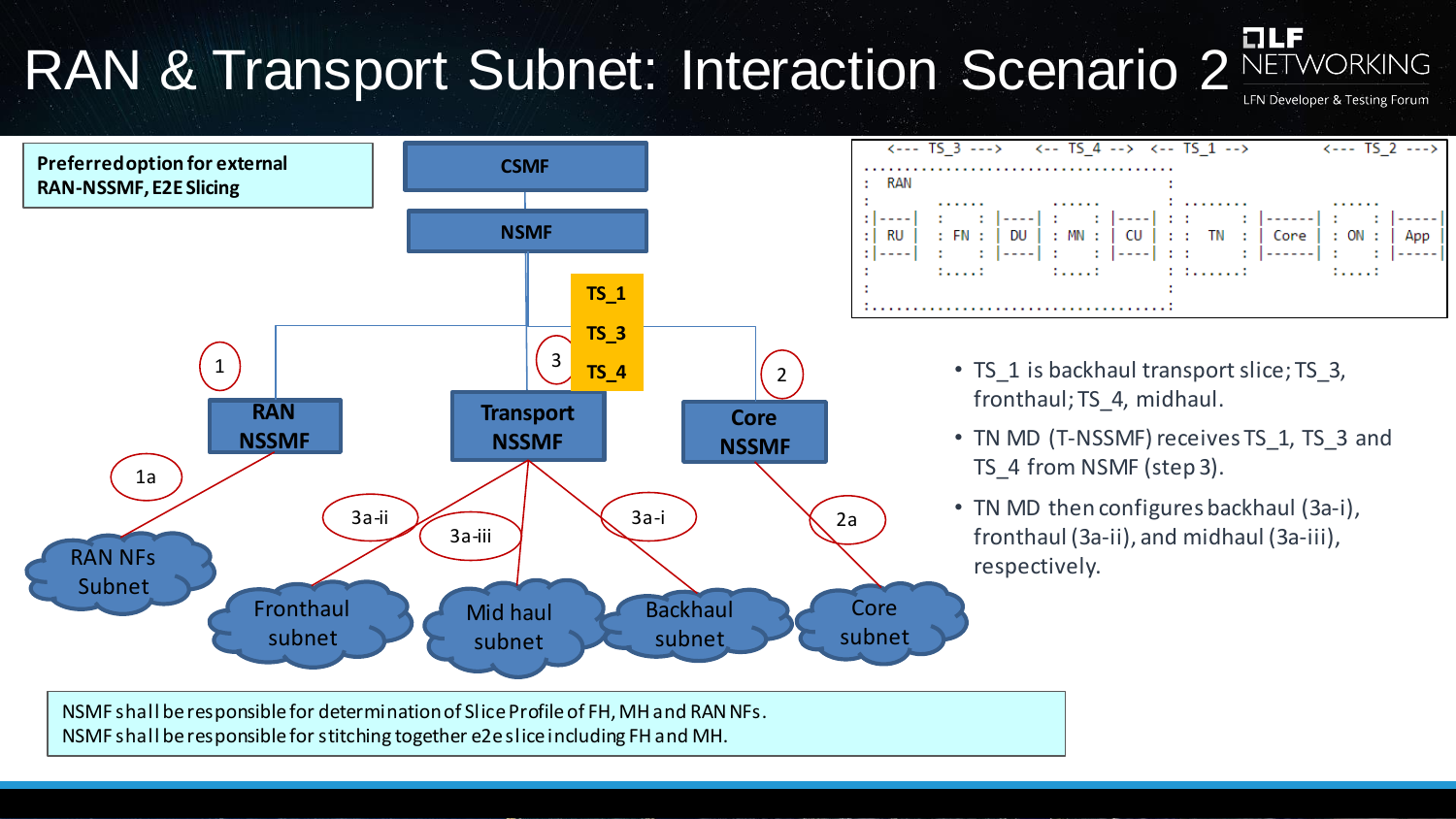# Istanbul Release Highlights

![](_page_6_Picture_1.jpeg)

- E2E Network slicing with internal NSSMFs (**Option 1)**
	- Istanbul Release Update: Integration with NSMF and NSSMFs for shared and non-shared slices is completed; Integration with the ACTN Simulator is done
	- Achieved in Honolulu Release: E2E Slicing with external Core NSSMF Simulator was done, ACTN Simulator was bypassed.
- E2E Network slicing with external Core & RAN NSSMFs **(Option 2)**
	- Istanbul Release Update: Slice reuse is implemented and tested; OOF solution is incorporated and considered for E2E Slice termination
	- Achieved in Honolulu Release : E2E Slice creation was done; termination was completed without OOF involvement
- NSMF driven Transport (FH, MH) Slices (New)
	- NSMF is responsible for E2E slice including the TN FH & MH slices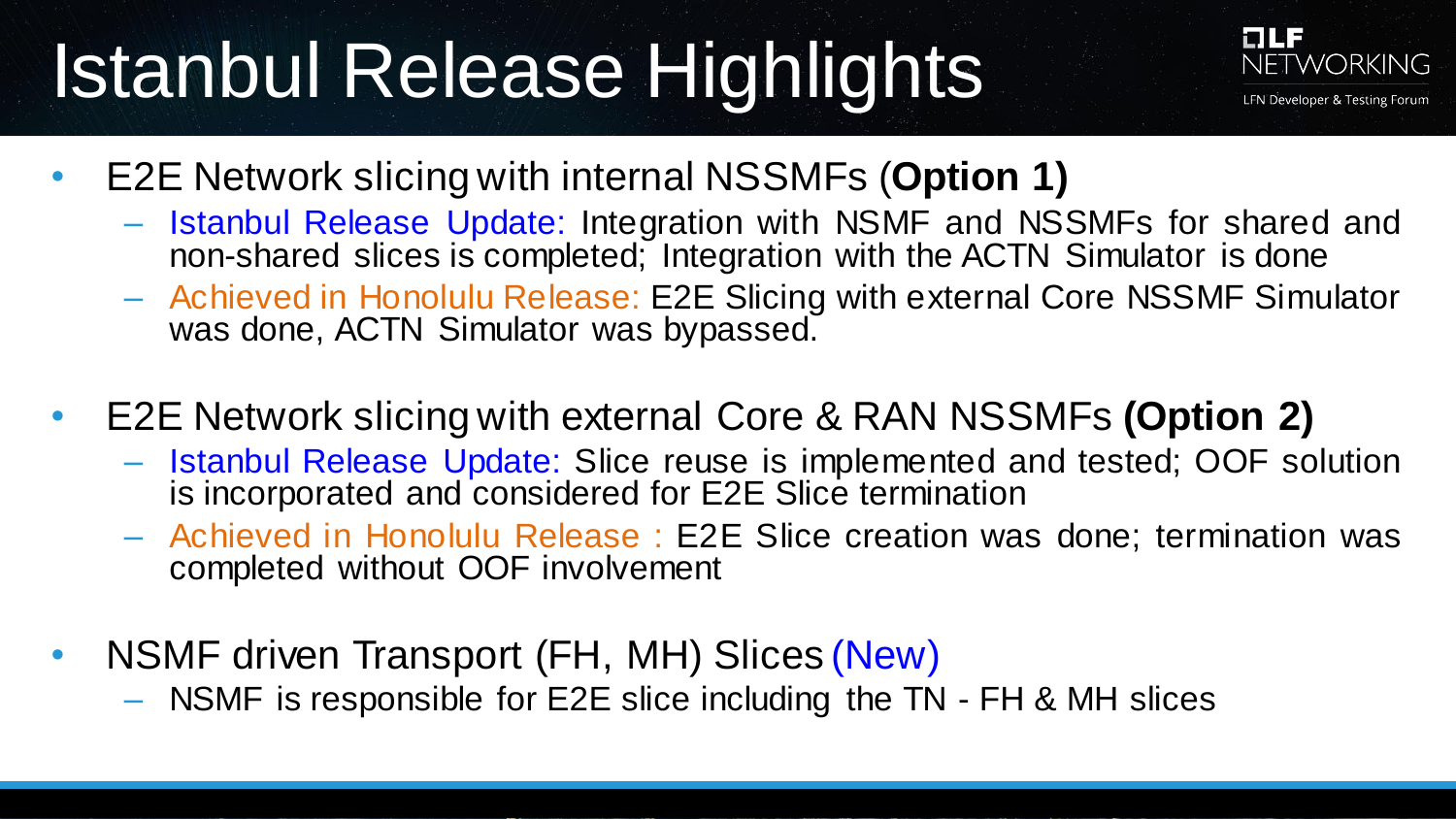# Istanbul Release Highlights

![](_page_7_Picture_1.jpeg)

- CPS Integration (New)
	- CPS is used in place of Config DB for RAN slice reuse, activate/deactivate and terminate scenarios
- Closed Loop
	- Istanbul Release Update: E2E Closed loop testing is completed. CPS is integrated in the closed loop flow except for applying the new configurations to RAN slice.
	- Achieved in Honolulu Release: Closed loop with Config DB was completed; PM data generation was skipped, directly data was fed to PM Mapper
- KPI Monitoring
	- Istanbul Release Update: Policy driven KPI computation is implemented
	- Achieved in previous releases:KPI computation formula was read from app-config

#### H-release:

[https://wiki.onap.org/download/attachments/93011484/E2E\\_Network\\_Slicing\\_LFN\\_Jun\\_2021\\_Demo.mp4?version=1&modificationD](https://wiki.onap.org/download/attachments/93011484/E2E_Network_Slicing_LFN_Jun_2021_Demo.mp4?version=1&modificationDate=1623170076000&api=v2) ate=1623170076000&api=v2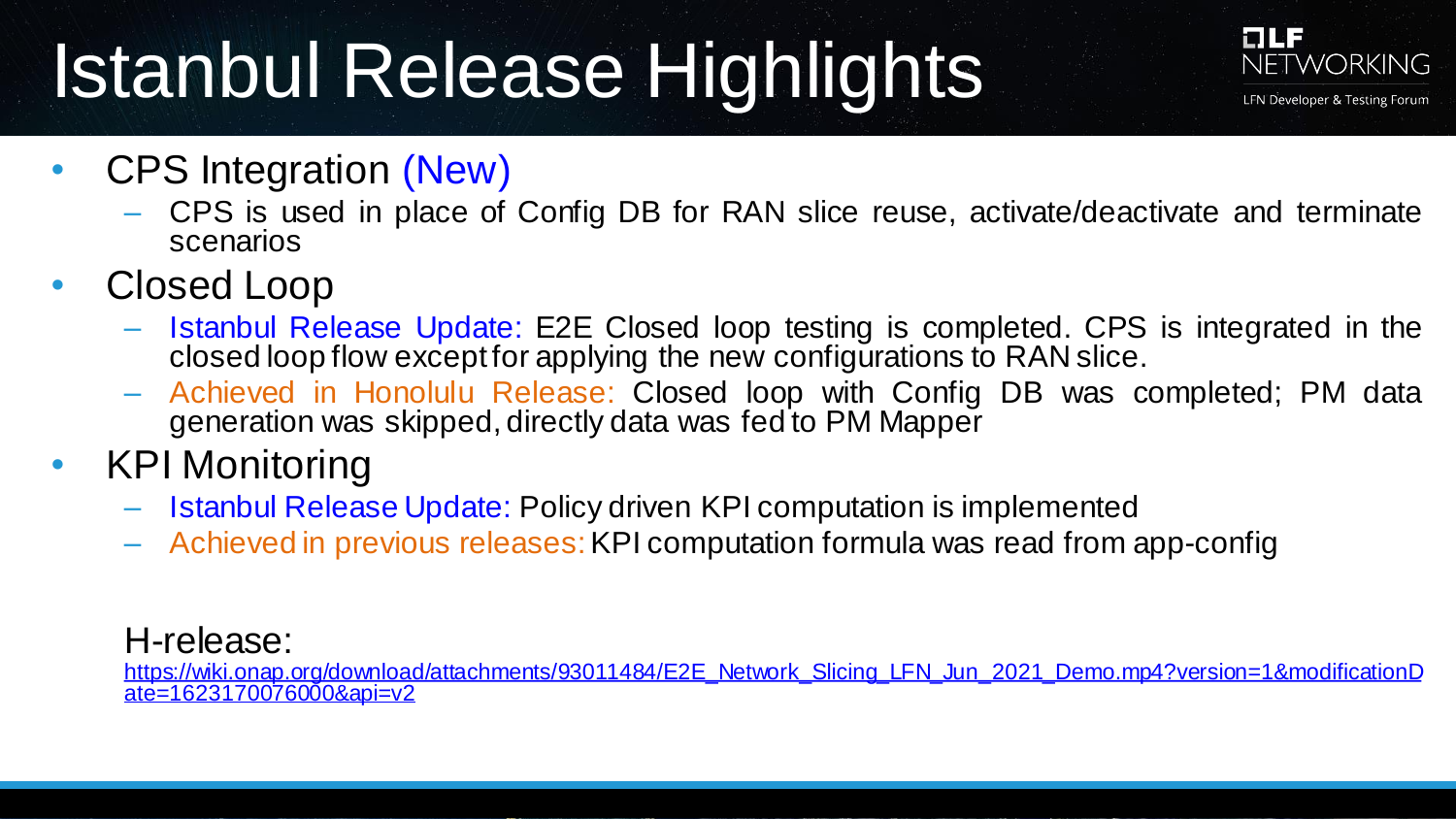## Demo Items

![](_page_8_Picture_1.jpeg)

| S.No           | <b>Scenarios</b>                                                                                                   | <b>Lab Environment</b>      |
|----------------|--------------------------------------------------------------------------------------------------------------------|-----------------------------|
| $\mathbf{1}$   | E2E Slice creation with internal CORE, RAN and TN<br><b>NSSMFs</b>                                                 | Win Lab, Rutgers University |
| 2 <sup>1</sup> | E2E Slice Reuse with CPS integration (with internal CORE, Win Lab, Rutgers University<br><b>RAN and TN NSSMFs)</b> |                             |
| $\overline{3}$ | Option2 (External NSSMFs) - E2E slice reuse, termination Win Lab, Rutgers University                               |                             |
| 4              | NSMF driven TN Slices - E2E slice creation                                                                         | Internal Lab, Wipro         |

**Operation Guidance:** [https://wiki.onap.org/display/DW/User+Operation+Guidance+-](https://wiki.onap.org/display/DW/User+Operation+Guidance+-+Istanbul+Release) +Istanbul+Release **Internal Demo Artifacts:** [https://wiki.onap.org/display/DW/Istanbul+Release+Tracks+-](https://wiki.onap.org/display/DW/Istanbul+Release+Tracks+-+Demo+Artifacts) +Demo+Artifacts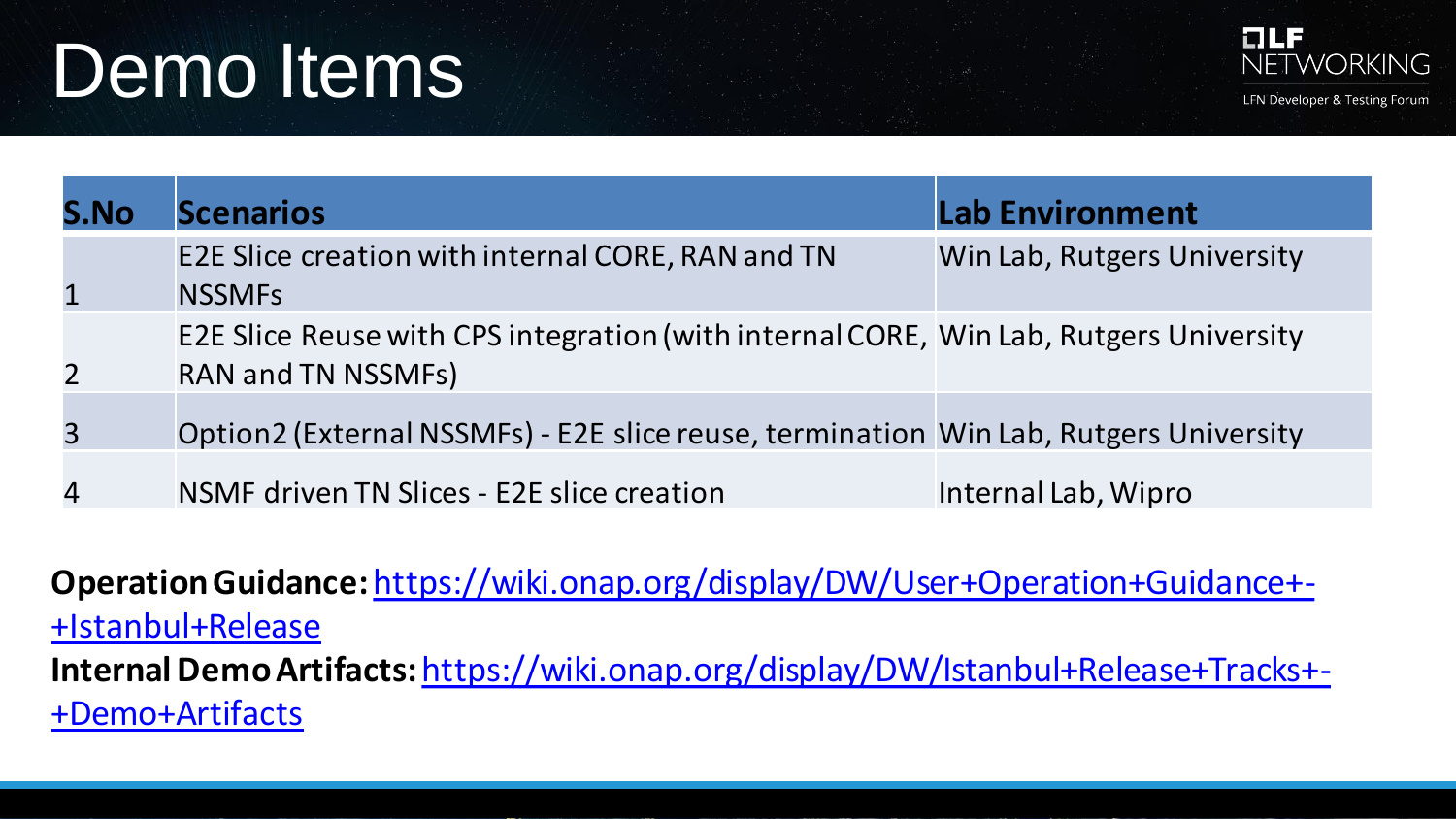# **OLF**<br>NETWORKING

LFN Developer & Testing Forum

### **E2E Network Slicing - Demo**

Sensitivity: Internal & Restricted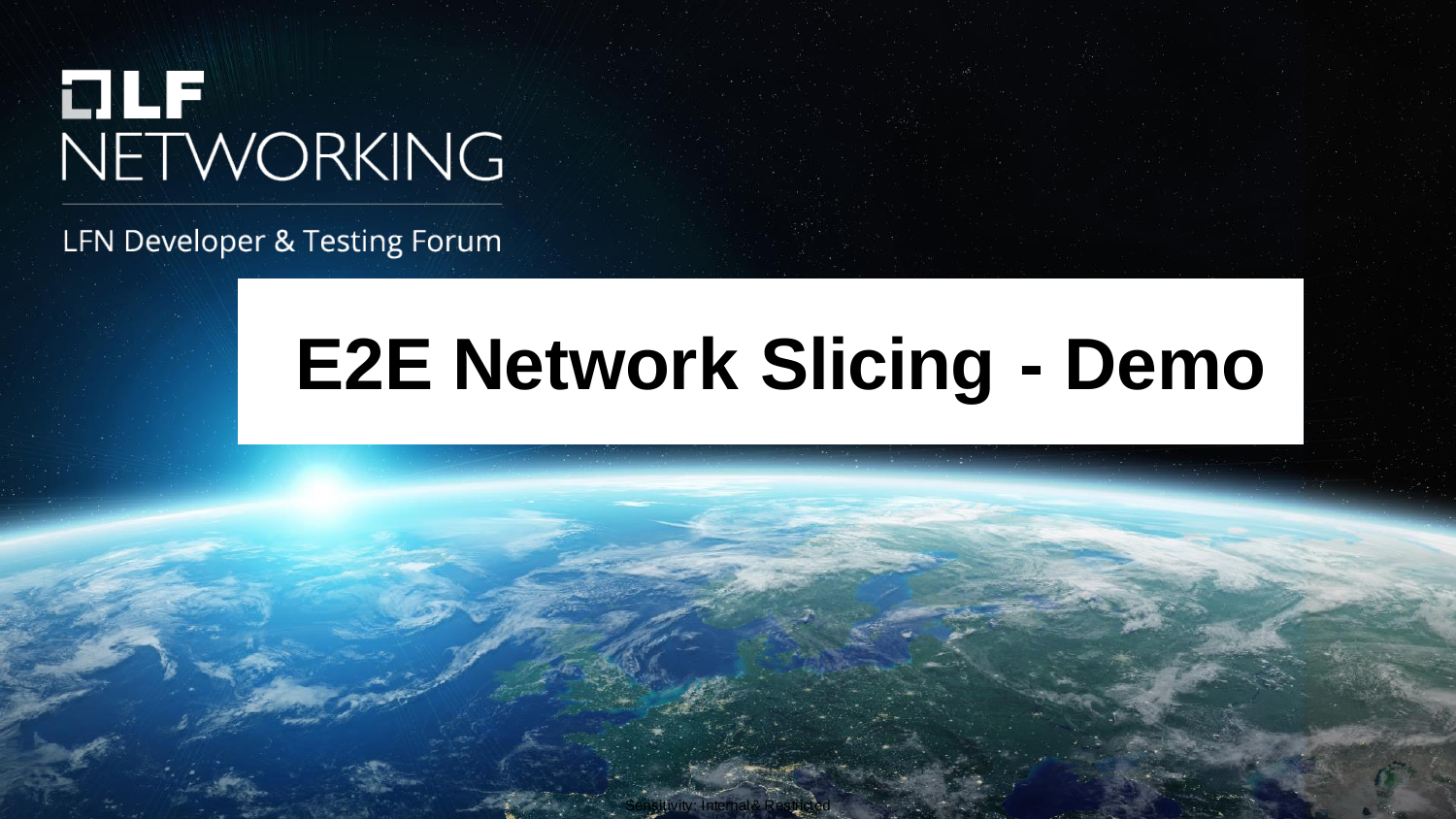### Pending Commits or JIRAs

![](_page_10_Picture_1.jpeg)

- <https://jira.onap.org/browse/SDNC-1654>
- <https://gerrit.onap.org/r/c/so/+/125737>
- <https://jira.onap.org/browse/SO-3835>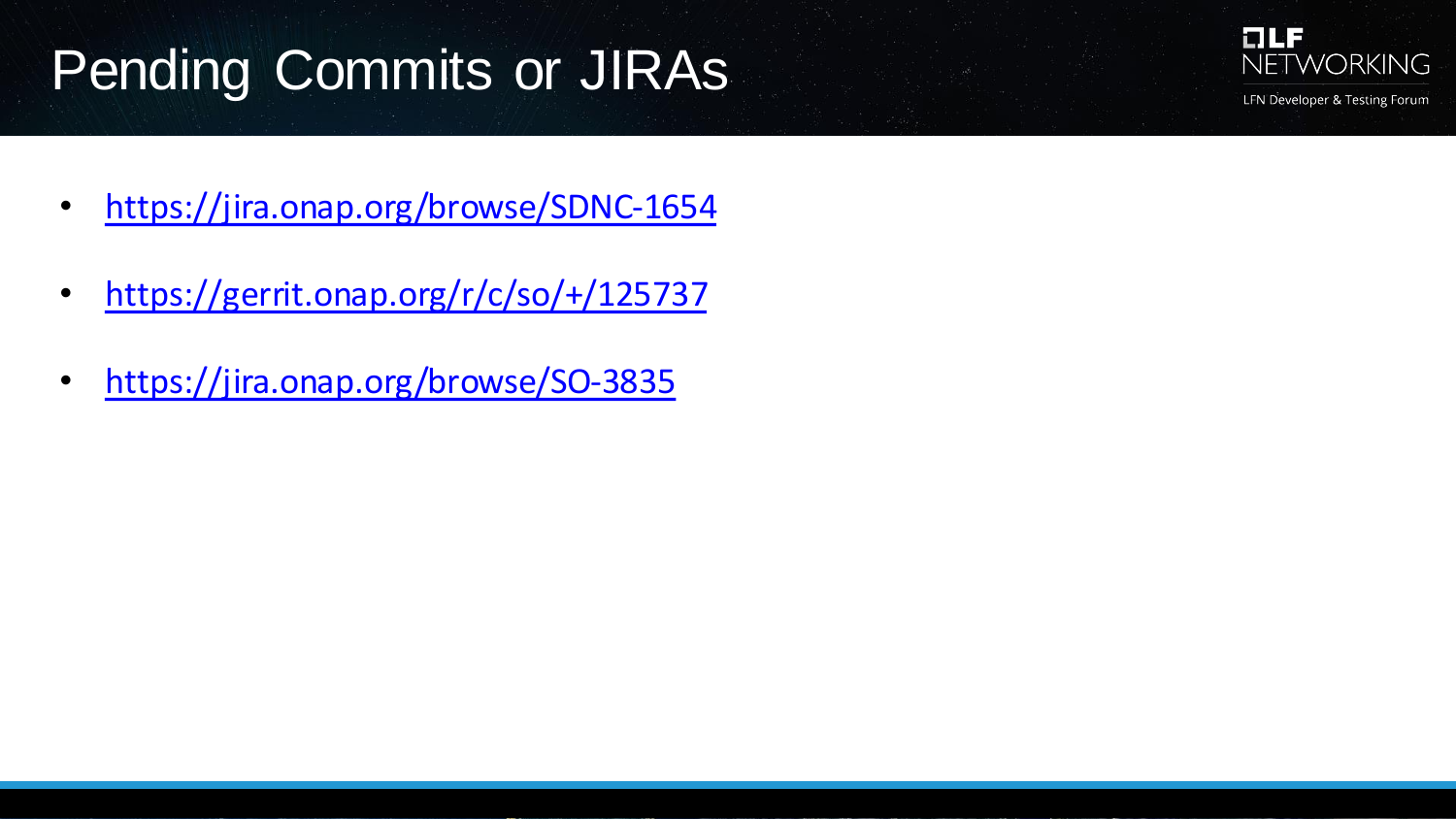### E2E Network Slicing Alignment with SDOs

![](_page_11_Picture_1.jpeg)

LFN Developer & Testing Forum

| <b>Standards Body</b> | <b>Alignment Reference(s)</b>                                                                                                                                                                                                                                   |
|-----------------------|-----------------------------------------------------------------------------------------------------------------------------------------------------------------------------------------------------------------------------------------------------------------|
| <b>3GPP (Rel. 16)</b> | TS 28.530 (Concepts, requirements)<br>$\circ$<br>TS 28.531 (Slice and Slice sub-net LCM)<br>$\circ$<br>TS 28.541 (Network Resource Models)<br>$\circ$<br>TS 23.501 (Procedures in Control Plane)<br>$\circ$<br>TS 28.552 and TS 28.554 (PM and KPIs)<br>$\circ$ |
| <b>TMF</b>            | TMF 641 (Service Order - CSMF NB)<br>$\circ$<br>TMF 628 (PM and KPI monitoring - just started)<br>$\circ$                                                                                                                                                       |
| <b>ETSI</b>           | ZSM 002 ZSM Framework<br>$\circ$<br>ZSM 003 E2E Network Slicing Architecture<br>$\circ$<br>ZSM 009 Closed-loop Automation<br>$\circ$                                                                                                                            |
| <b>IETF</b>           | draft-rokui-5g-ietf-network-slice-00<br>$\circ$<br>draft-ietf-teas-actn-vn-yang<br>$\circ$<br>RFC 8795: YANG models for TE topologies<br>$\circ$                                                                                                                |
| <b>O-RAN</b>          | O1 (RAN Configuration, notifications, PM data) – in progress<br>O<br>O2 (not started yet)<br>$\circ$<br>$A1$ – just started<br>$\circ$<br>RAN architecture and functional split (Non-RT RIC, Near-RT RIC, SMO) – in progress<br>$\circ$                         |